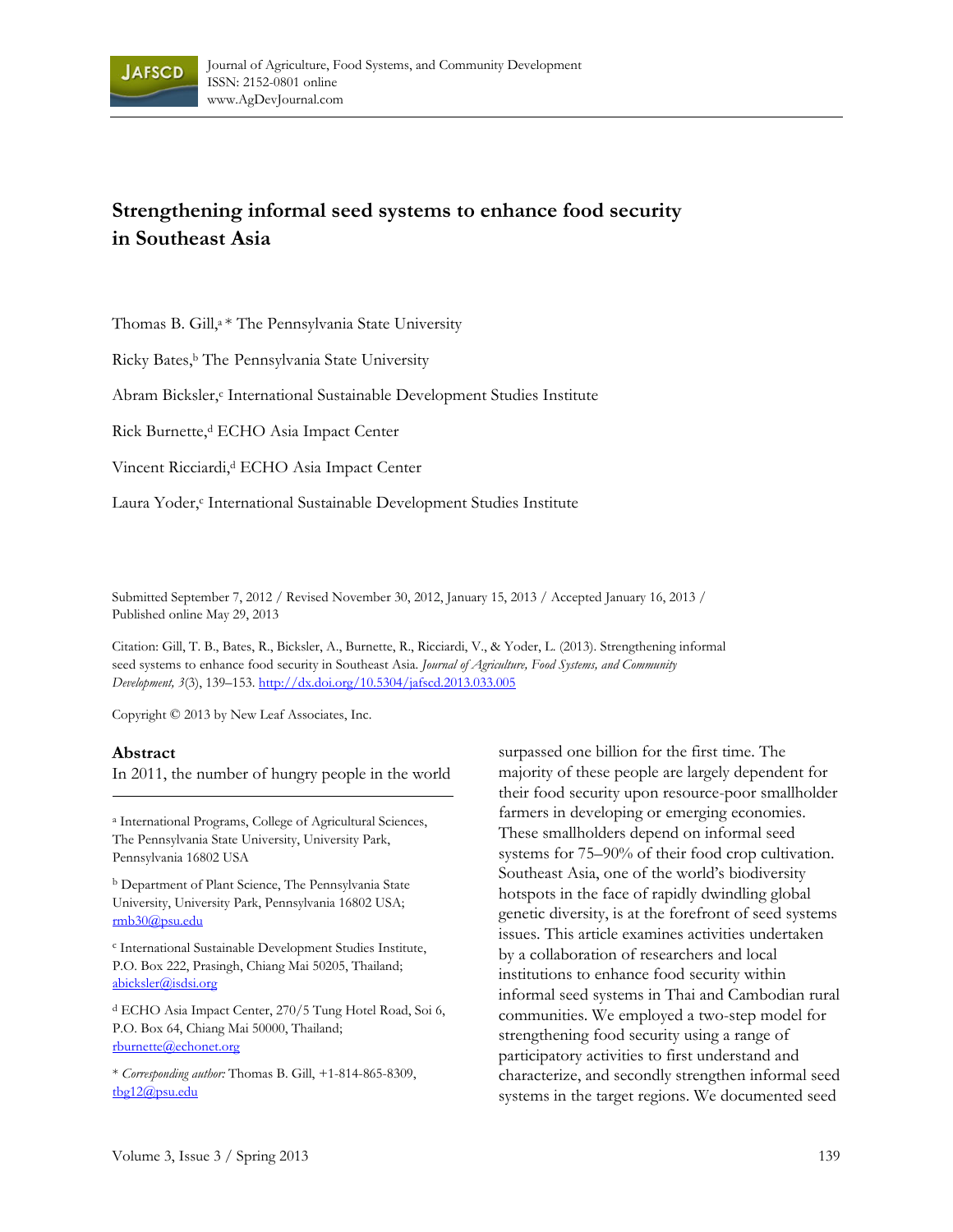pathways, histories, and storage as well as gender roles in each community. Informal seed systems were strengthened through identifying potential species for commercialization, addressing technological barriers to seed analysis, and conducting seed fairs and seed banking. These activities not only strengthened informal seed systems, but also significantly enhanced all four pillars of food security in the study communities. Recommendations for future informal seed systems and food security research include extending research into more communities and countries, focusing on the potential for enhancing formal seed systems, and examining the possibilities for synergies with food sovereignty approaches.

# **Keywords**

appropriate technology, biodiversity, Cambodia, food security, hunger, participatory methods, seed systems, Thailand

### **Introduction**

In 2011, the number of hungry people in the world surpassed one billion for the first time (Food and Agriculture Organization of the United Nations [FAO], 2011). Disasters such as the famine in the Horn of Africa and a mega-typhoon scything through the Philippines, in conjunction with rapidly rising food prices worldwide, have further reduced food security for millions of people. Despite a declining trend in the proportion of hungry people in the world in the last 30 years of the 20th century, since 2004 there has been a reversal of this trend (FAO, 2011). With the world's population forecast to rise to 9 billion by 2050, Malthusian speculation has once again emerged with concerns that the number of hungry and malnourished people will continue to rise and outpace food production increases, resulting in a food insecure world.

 Food security was first defined at the 1974 World Food Summit as "availability at all times of adequate world food supplies of basic foodstuffs to sustain a steady expansion of food consumption and to offset fluctuations in production and prices" (United Nations, 2003, "Official concepts of food security," para. 2), reflecting the main supply-side

concerns at the time in the context of repeated famines, hunger, and food crises around the world. Since then, the concept has been re-defined numerous times, and generally accepted definitions of food security have adopted a threefold axis of availability, accessibility, and utilization of food (FAO, 2008). More recently, concerns about the stability of the food system and its relation to the environment have also been incorporated. Despite this concept being present for several decades, food security has taken a sideline until the past few years to other critical global concerns, such as health, education, and the environment. All has changed in the past five years. Food security concerns rose rapidly to the forefront of the global agenda beginning with the food price crisis of 2007–2008. Food riots from Haiti to Mozambique brought the realization that the world hunger problem had not yet been solved. At the 2009 L'Aquila summit, the G8 nations acknowledged the need to tackle food insecurity head on, and pledged \$22bn to set up the Global Agriculture and Food Security Program (GAFSP), administered jointly by the World Bank, International Monetary Fund, and G8 governments (United States Treasury, 2011).

 Renewed emphasis thus is now being placed on addressing food security at its roots — in regions and locales where undernourishment is king and many households live daily on the edge. Arguably the most important focus of present-day food security concerns is resource-poor smallholder farmers in developing or emerging economies. The vast majority of the world's one billion undernourished people resides in Asia or sub-Saharan Africa and depends daily on small farm output for their livelihood and/or their food. This farm output is dependent upon many inputs, of which seed is one of the most critical. Without available or accessible seed, many households in developing nations are exposed to the potential of becoming food insecure.

 In much of the developing world, informal seed systems remain the prevailing source of seed for smallholder farmers (Seboka & Deressa, 1999; Thiele, 1999). Informal seed systems are characterized by multiple components, including (1) farmer self-saved seed of indigenous annual and perennial vegetable crops, (2) informal seed markets, (3) seed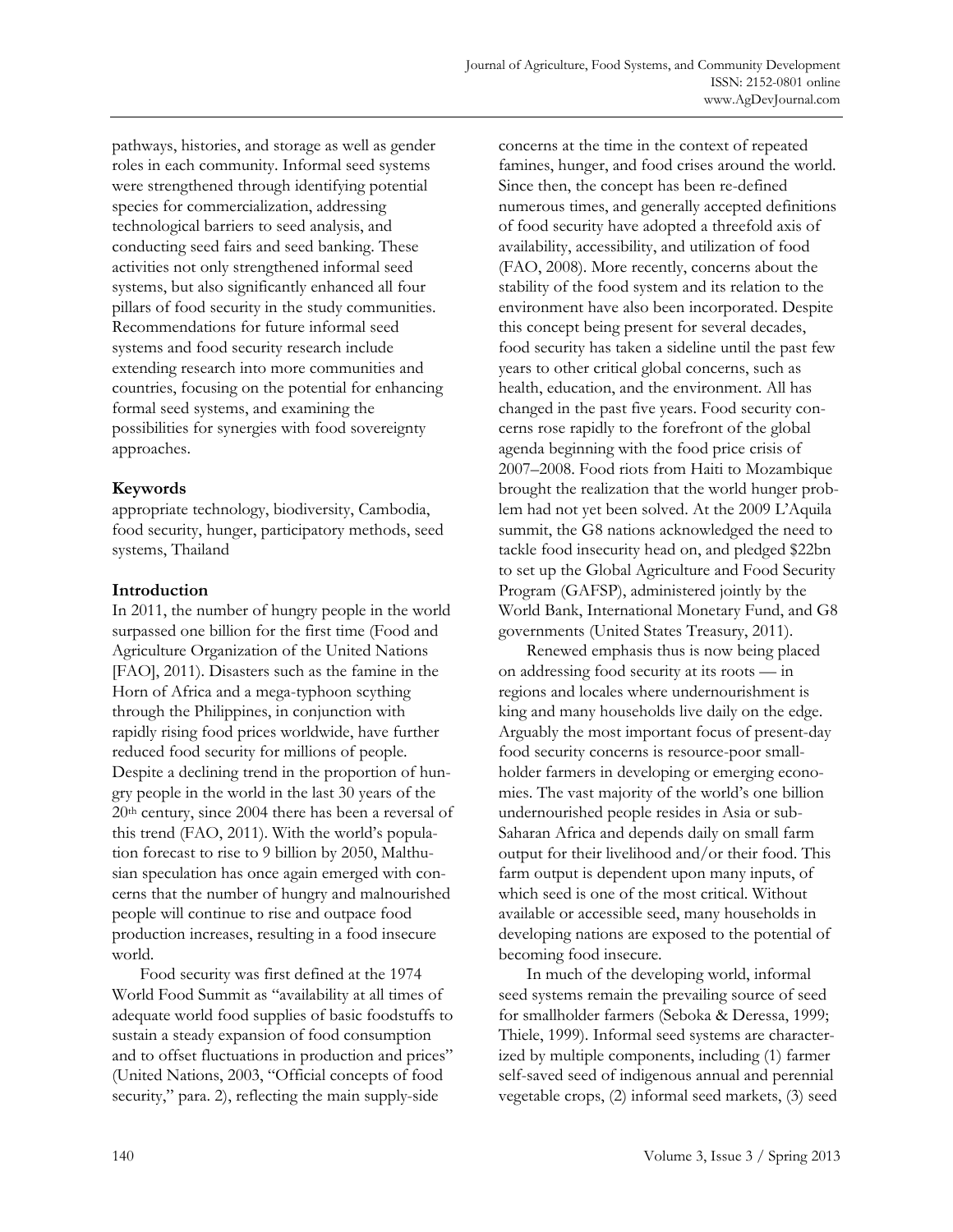networks and "germplasm gatekeepers," (4) informal seed storage mechanisms, and (5) the conservation of the knowledge base surrounding the local system. Such systems are termed informal because they are (1) farmer organized and managed, (2) flexible and dynamic, (3) indigenous to a community or set of communities, (4) local or regional in scope and scale, and (5) typically undocumented (Sperling, 2008).

 The informal seed system contrasts with the formal seed system, which involves governmental, institutional, or private control of the whole gamut of seed activities, including but not limited to breeding, multiplication, processing, and storage. Such formal systems are typically vertically organized with specific structures in place for production and distribution of seed and operate on generally strict and similar principles across the globe (Almekinders, Louwaars & de Bruijn, 1994). These formal systems are the source of modern varieties and certified seed (Sperling & McGuire, 2010), usually developed through modern breeding technologies and often tested on research farms.

 The landscape in many parts of rural southeast Asia is dominated by resource-poor smallholders, who operate complex, biodiverse farming systems. Informal seed systems central to such farming systems are critical to enhancing 21st century global food security for several interconnected reasons (Tscharntke, Clough, Wanger, Jackson, Motzke, Perfecto, Vandermeer, & Whitbread, 2012). First, seed sourced from informal systems by resourcepoor smallholders in developing countries, such as those in southeast Asia, is estimated to account for 75% to 90% of all food crops cultivated (Almekinders et al., 1994; Sperling & McGuire, 2010). Although some farmers may be able to purchase seed and access the formal seed system for some commonly cultivated food crops, such as rice, the informal seed system is the primary and often sole source of the majority of foods in these smallholder communities.

 Secondly, informal seed systems are critical for the production of a diversity of foods to ensure dietary diversity in smallholder communities. Many crop species integral to the informal seed system provide valuable macro- and micronutrients to the communities in which they are grown and consumed. In particular, informal seed systems are often the sole source of neglected and underutilized species (NUS), which are critical for providing the vast majority of essential nutrients to smallholder communities (Mayes, Massawe, Alderson, Roberts, Azam-Ali, & Hermann, 2012). There is significant potential to extend the nutritional benefits of NUS in particular to regional and global levels to assuage the growing scourge of hidden hunger and the increasing homogenization of the global food base.

 Thirdly, informal seed systems are central to the conservation of biodiversity in smallholder production systems (Badstue, Bellon, Berthaud, Juárez, Rosas, Solano, & Ramírez, 2006) and, hence, the ecological landscape of Southeast Asia. Renowned Russian botanist Nikolay Vavilov included a region of Asia stretching from the Indian subcontinent through Southeast Asia as a "key global center of origin" for food crops (Nabhan, 2009). More than 170 crop species originate in this geographic swath. The Southeast Asian peninsula has since been recognized as a hotspot of biodiversity (Myers, Mittermeier, Mittermeier, da Fonseca, & Kent, 2000). In Southeast Asia alone there are an estimated 1,500 to 2,000 plant species incorporated into the food system (Engle & Faustino, 2007). Many of these vegetables are not widely known and could be classified as NUS, often overlooked during inventories, particularly if the species are foraged from the wild versus tended in garden plots or farmers' fields. The informal seed system in this region is critical to maintaining biodiverse agroecologies as it is the main source of diverse germplasm.

 Furthermore, informal seed systems broaden the genetic base of production with multiple crop species and varieties adapted to specific production systems and microclimates. By preserving *in situ* locally adapted varieties, saved through the informal seed system and cultivated in biodiverse agroecologies, smallholder communities are able to reduce risk in their agricultural systems (Jackson, Pascual & Hodgkin, 2007; Thrupp, 2000). Risks may involve ongoing environmental pressures facing smallholders on a daily basis, including pest and disease pressure, low soil fertility, and severe weather conditions. Meanwhile, the provision of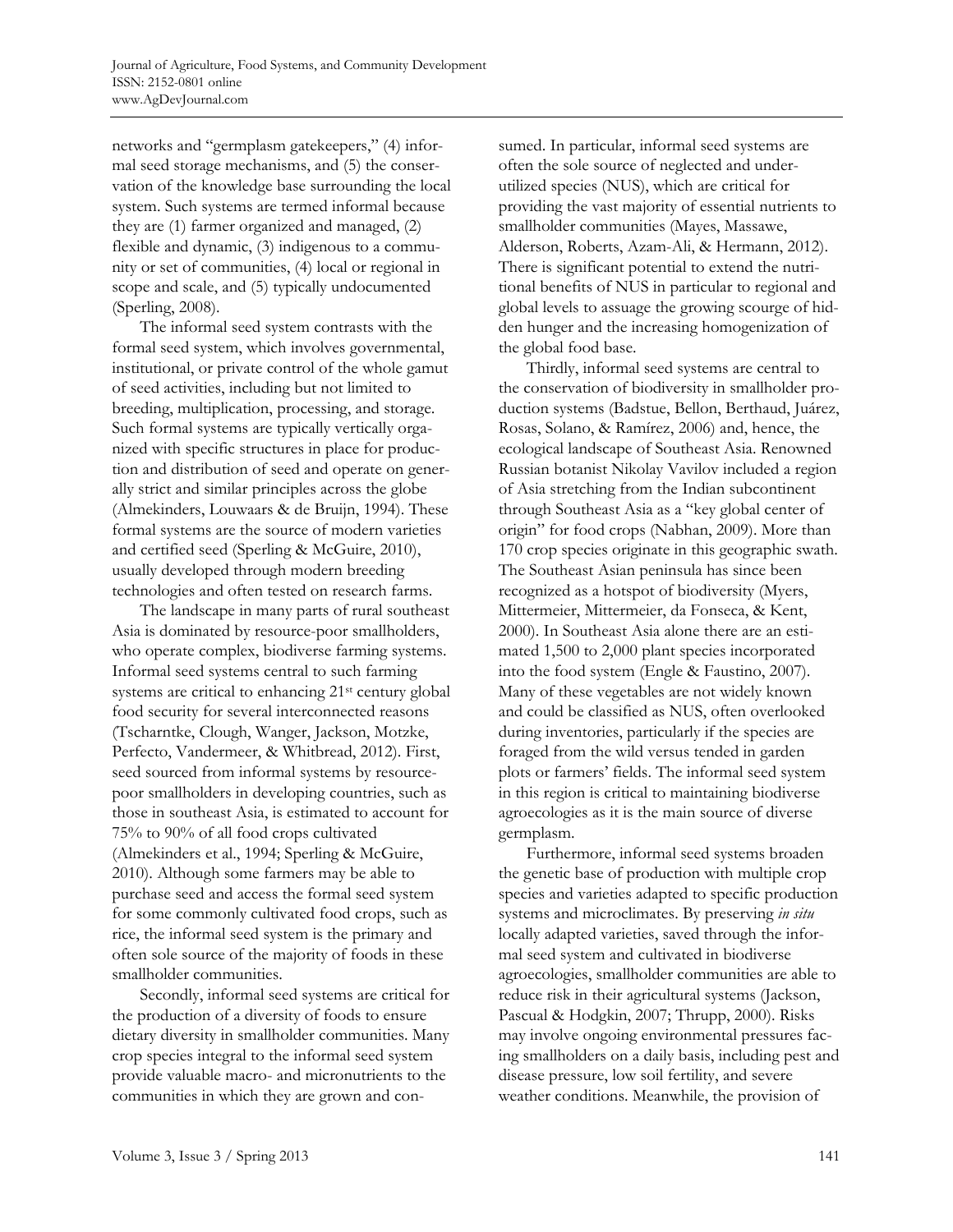locally well-adapted germplasm also provides these communities with greater resilience in the face of significant events, including climate change, natural disasters, and political instability, pressures all too familiar in Southeast Asia. Strengthening informal seed systems that revolve around a broad genetic base thus provides an alternative paradigm to the increasing corporate control and monopolization of the global formal seed system that is resulting in an increasingly rapid reduction in global seed biodiversity (Schanbacher, 2010).

 Finally, the rich diversity of indigenous germplasm in informal seed systems represents a valuable resource for the development and improvement of crop species locally, regionally, and globally. Many of the species that are preserved in informal seed systems may have significant untapped potential for commercialization and diversification of diets, which could lead to improved nutrition globally. Although local vegetable varieties are currently grown mostly for home consumption, over the past decade they have been increasingly sold in urban markets in Southeast

Asia. The high diversity of ethnic groups within a small region has produced extraordinary diversity in indigenous vegetables, as different groups favor specific culinary and agronomic qualities.

 Despite this critical importance of informal seed systems to smallholder communities, little is known or documented about how households in these agroecosystems select, conserve, and exchange their biodiverse germplasm resources. This project sought to address this issue and strengthen these informal seed systems in rural Southeast Asia using methodologies that could enhance food security. The two main objectives of this project were to:

- 1. Understand and characterize informal seed systems, including species, pathways, and "germplasm gatekeepers" for indigenous annual and perennial vegetable crops important to Northern Thailand hilltribe communities, and Cambodian Khmer farmers.
- 2. Facilitate the exchange, preservation, and dissemination of important genetic resources identified through participatory methodologies employed under objective 1 in order to strengthen the informal seed systems in each community.

### **Study Areas**

The three study communities for this project were located in rural areas in Thailand and Cambodia. Two of the study communities were located near the Myanmar border of northern Thailand, with the third located in the Svay Rieng Province of southeast Cambodia, adjacent to the border of Vietnam (figure 1). The two northern Thai study sites, in Chiang Dao (Chiang Mai Province) and

Figure 1. Locations of the Study Communities in Northern Thailand and Southeastern Cambodia. Map scale 1:18,500,000.



Map produced courtesy of Arc Explorer Online, www.esri.com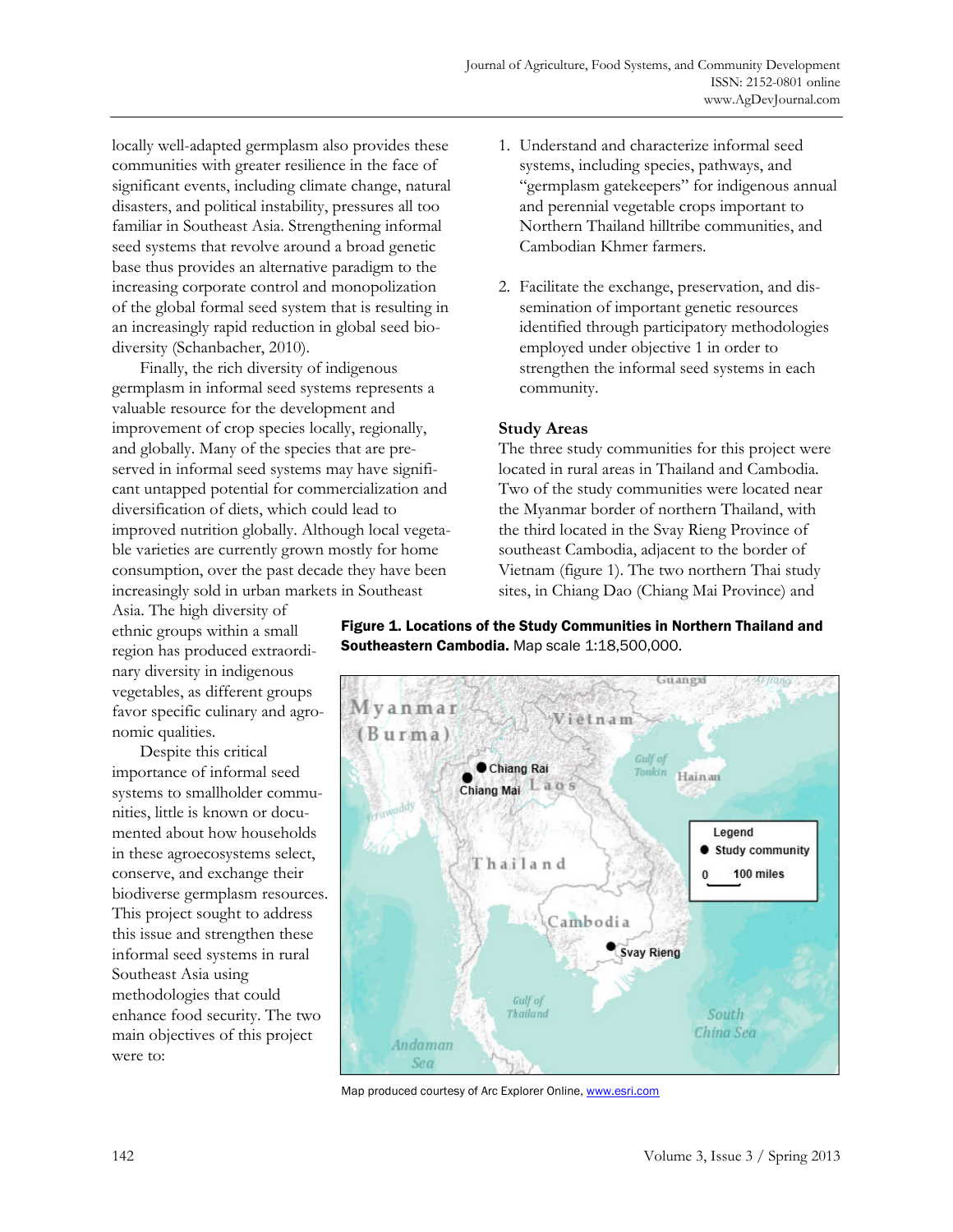Mae Yao (Chiang Rai Province), are composed of clusters of upland communities and ethnic groups. The Chiang Dao study community clusters are largely composed of ethnic Palaung with a minority of Lahu residents. The ethnic composition of the Mae Yao community clusters is somewhat more diverse, including three distinct Lahu groups (Black, Yellow, and Red) as well as the Akha ethnic group. In contrast, the population of the Svay Rieng study community clusters in Cambodia is entirely Khmer. All three communities fall in the broad geographic swath identified by Vavilov as being rich in biodiversity, and the Thai-Cambodian contrast was chosen to compare communities with different ethnic backgrounds and who are dealing with different agroecologies.

 Although language and religious differences separate the Thai hilltribe groups, they share similar recent histories and livelihoods. All the communities in the two Thai sites were established by migrants from Myanmar, with most of the recent migration having taken place between the early 1960s and mid-1980s. In comparison, the Khmer survey collaborators in the Svay Rieng area are native to a region that is still recovering from the Vietnam War and subsequent Khmer Rouge regime (1975–79). Average annual income for households in the Thai communities is considerably lower than the Thai national average of 141,480 baht (US\$4,716), while income in the Svay Rieng community clusters is only approximately onequarter of both an average household in Cambodia (US\$931) and households in the two Thai community clusters (table 1).

Food insecurity remains a risk for many in all three study sites. Childhood malnutrition is prevalent, especially in the Khmer communities. In Thailand, with both community clusters located on public land (national park and reserve forest), there is no formal land ownership or secure land tenure. Although many residents seek outside, supplemental employment as wage laborers, agriculture remains the main local livelihood, centered around complex biodiverse farming systems. These systems are centered around rice production for food, supplemented by a variety of annual and perennial vegetables grown primarily in mixed home gardens and used abundantly, both raw and cooked, in local dishes. Crops that are cultivated strictly for market sale are few, but do include maize and some legumes. Farmers in Mae Yao (Chiang Rai) have limited access to rainfed paddy (approximately 0.64 ha per family), whereas those in Chiang Dao lack access to such paddy environment. However, the majority of households in both Thai study communities tend home gardens, particularly during the rainy season, and gather wild vegetables from the forest. In general, the residents of Svay Rieng have limited access to farmland, mainly growing irrigated paddy rice during the rainy season. In this region, household food production is generally at the subsistence level, with reliance on small home gardens. Compared to northern Thailand, there is much less forest cover in southeast Cambodia, resulting in limited access to wild foods.

 In all three communities, the agricultural system is distinctly gendered through both the different spatial domains of men and women and the

| <b>Characteristic</b>               | <b>Chiang Dao District,</b><br><b>Chiang Mai Province</b><br>(Thailand) | Mae Yao District.<br><b>Chiang Rai Province</b><br>(Thailand) | <b>Svay Rieng Province</b><br>(Cambodia) |
|-------------------------------------|-------------------------------------------------------------------------|---------------------------------------------------------------|------------------------------------------|
| Ethnic group                        | Palaung, Lahu                                                           | Lahu, Akha                                                    | Khmer                                    |
| <b>Historical ties</b>              | Myanmar                                                                 | Myanmar                                                       | Cambodia/Vietnam                         |
| Average (mean) annual income (US\$) | 995                                                                     | 827                                                           | 220                                      |
| Population of province (million)    | 1.68                                                                    | 1.19                                                          | 0.56                                     |
| Average farm size (ha/acres)        | 3.0 / 7.4                                                               | 2.0 / 4.9                                                     | 1.2 / 3.0                                |
| Environment                         | Tropical highland                                                       | Tropical highland                                             | <b>Tropical lowland</b>                  |

#### Table 1. Key Characteristics of Study Community Clusters

Sources: Kingdom of Cambodia, 2009; Government of the Kingdom of Thailand, 2011, 2012.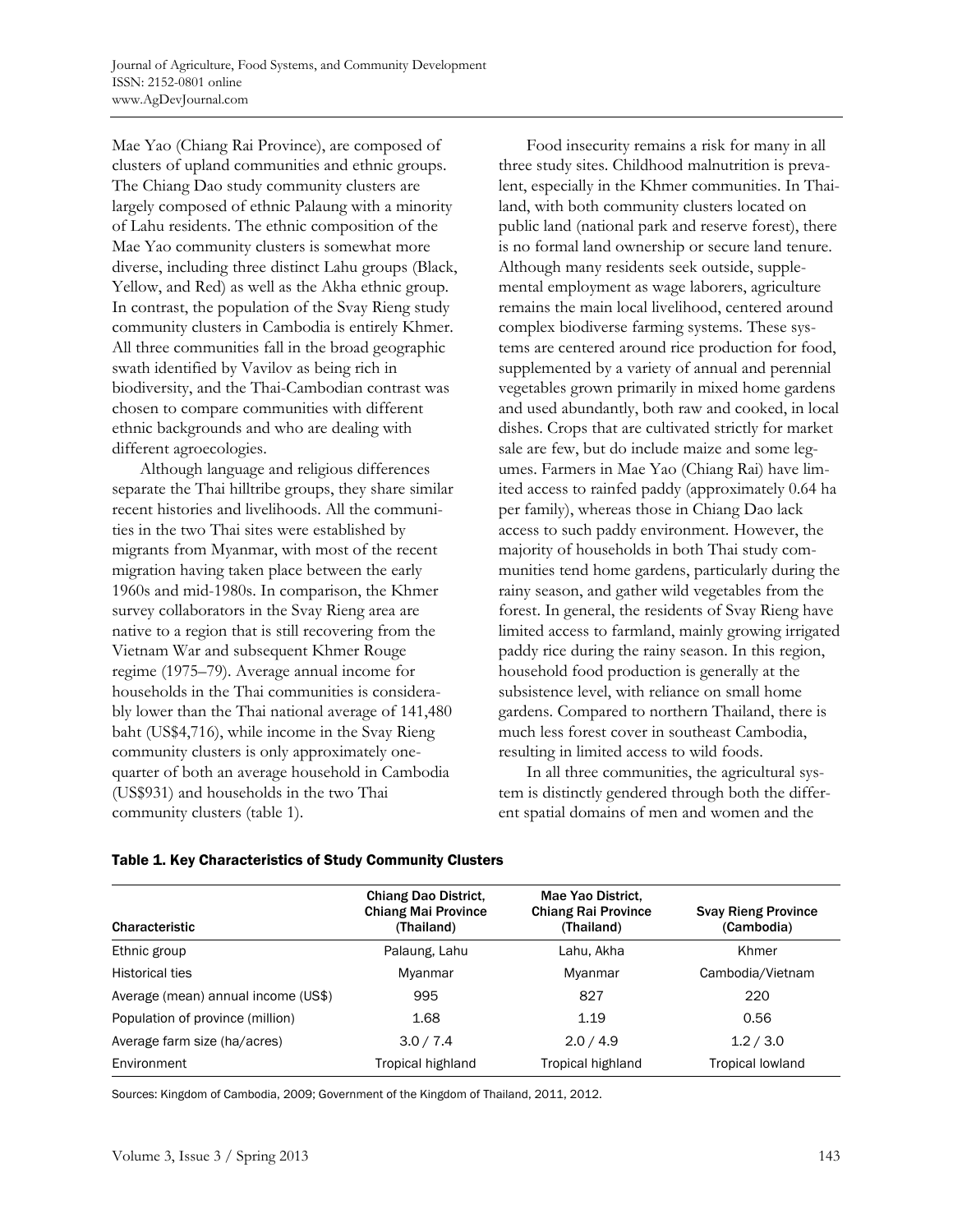gendered division of knowledge in these communities. Women keep home gardens — small, multipurpose gardens adjacent to a dwelling — with crops for household consumption, a common piece of the agricultural system in Southeast Asia (Gajaseni & Gajaseni, 1999; Kehlenbeck & Maass, 2004; Srithi, Trisonthi, Wangpakapattanawong, Srisanga, & Balslev, 2012). This allows women to have a hand in providing for their households while remaining in the vicinity of their homestead for other female-assigned activities, such as childcare, cleaning, and washing clothes. Women's involvement in home gardens ensures their role as gatekeepers of germplasm and of knowledge about indigenous vegetable species for household use. Women's use of home gardens is therefore critical in conserving biocultural diversity and ensuring the nutritional quality of household diets (Kumar & Nair, 2004). Women's day-to-day handling of a variety of locally important species also facilitates their familiarity with a range of crops about which they know significantly more than men. Men, meanwhile, invest their time in learning about other important household enterprises that fall within their typical domains. The spatial domains of men are typically away from the home, gathering forest products (in Thailand only), keeping fields, hunting, and dealing with animals such as pigs, fish, and chickens. In our observation, men do not have as keen an eye on seed selection, separation, and storage from the informal system as do the women.

#### **Methods**

Methodologies undertaken involved a two-step process of (1) understanding and characterizing the informal seed systems, and (2) strengthening these systems.

# *Understanding and Characterizing Informal Seed Systems*

We conducted a variety of participatory activities to facilitate understanding and knowledge of the informal seed systems not only by researchers but also by households in the study communities. The first of these activities was to conduct semistructured household and individual interviews in the three study communities. The research team met with community leaders and organized a sampling

framework based on wealth stratification of each community to ensure that sampled households spanned the range of socioeconomic strata. We selected four villages in each of three village clusters (communities). A total of 171 (40 in Chiang Dao, 30 in Chiang Rai, and 101 in Svay Rieng) semistructured, observation-based interviews with 10% of the households in each community were conducted. Interviews were conducted in each home and garden/farm to permit observation of actual seed-saving and storage practices. Interviews covered topics such as novel and annual seed acquisition, seed trade pathways, and seed selection and saving practices.

 Secondly, we conducted focus groups with male and female representatives from several households in each community and utilized participatory resource mapping, shared histories, and gender roles exercises. For the mapping exercises, the groups drew their community location, identified available natural, social, and economic resources, and illustrated the location and importance of these resources. For the shared histories exercises, groups constructed a timeline of their recent history, identifying particular events that impacted their seed system in terms of seed selection, exchange pathways, and storage. For the gender roles exercises, participants in each community were split into two groups (one male and one female) and were asked to identify the gender responsible (male, female or both) for each of 12 different tasks associated with household participation in selected activities related to seed systems and vegetable production.

 Finally, researchers compiled a set of large picture cards of 77 annual and perennial vegetables in the region, based on researcher experience and knowledge of the target communities. Each card included a color photograph of the plant, its edible vegetable parts and/or seeds, which enabled villagers to recognize the species. These cards were used in both individual interviews and focus-group discussions as a common visual reference point to obtain the crop names in local languages and to discuss the presence and use of those vegetables in each community (Bicksler, Bates, Burnette, Gill, Meitzner Yoder, Ricciardi & Srigiofun, 2012).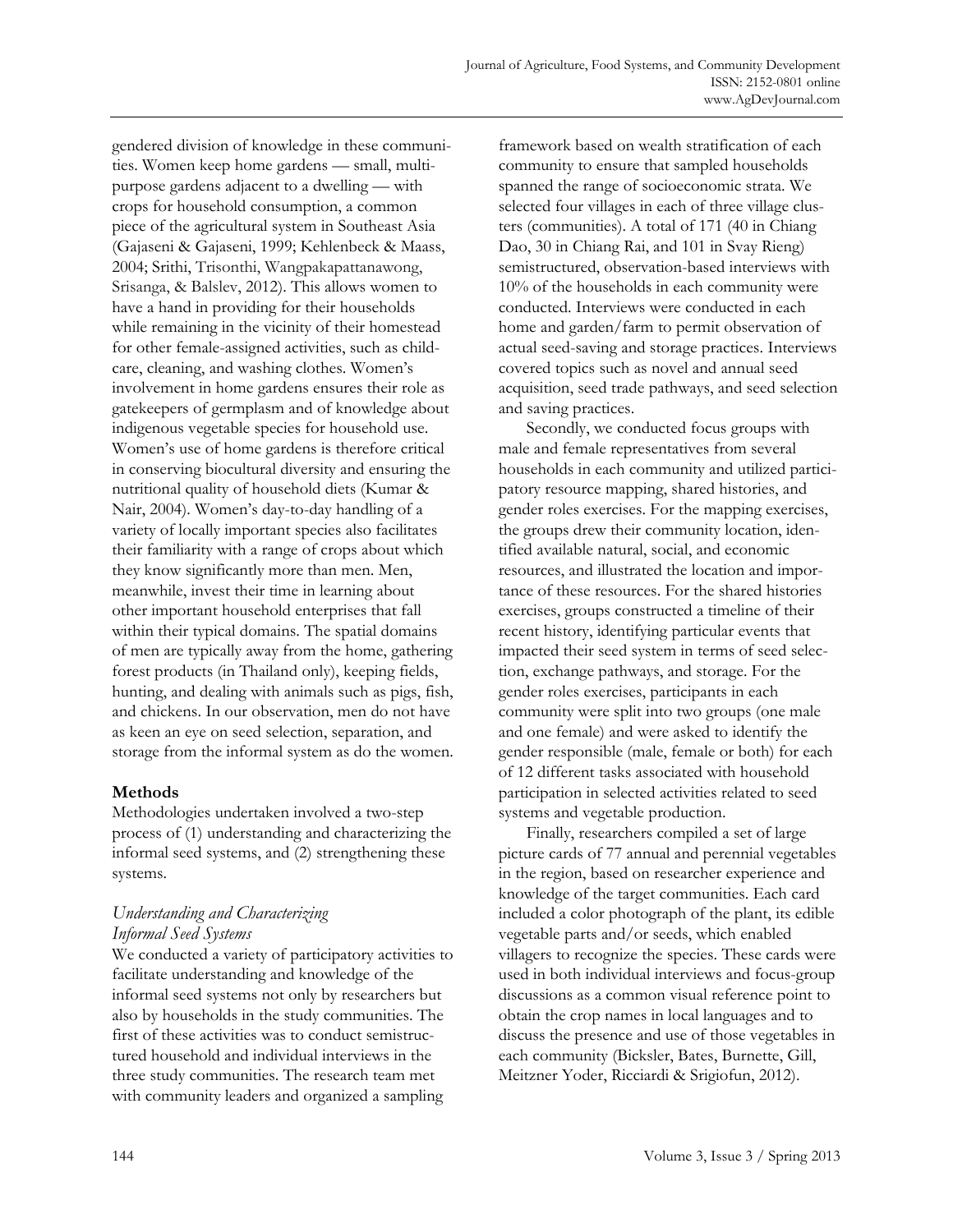# *Strengthening Informal Seed Systems*

*Identify species of potential commercialization*  Participants involved in the card sorts to understand and characterize the informal seed systems in their communities were then invited to participate in a follow-up activity to (1) identify species that were not included in the card sorts, and (2) help researchers generate additional lists of important, yet often (still) underutilized indigenous species. Participants gave species identified a score to rank their utilization, whereby  $0 = \text{common}, 1 =$ uncommon, and  $2 =$  rare. Participants were also asked to identify whether a species was important or unimportant to their seed system in terms of household diet or a potentially marketable crop. This activity was conducted to uncover which species had the greatest untapped potential for future crop improvement and commercialization for the target communities.

# *Address technological barriers to seed analysis*

In-situ experimentation involved seed viability (germination and vigor) experiments using locally available species, collected through donations from local households during the card sorts and structured interview times. We constructed germination chambers at the nongovernmental organization ECHO's (Educational Concerns for Hunger Organization) seed bank and in each community, made out of locally available, low-cost materials. We then conducted these experiments both at the ECHO seed bank and in the village to procure real-time vigor and germination data while conducting the household interviews and focus groups, and to train local people in appropriate technology usage and stimulate interest in simple research methodologies within the communities.

#### *Conduct seed fairs and seed banking*

Three seed fair events were held (one in each province) in early 2011. The first was held in Pang Daeng Nawk community in the Chiang Dao District (Chiang Mai Province), the second in Mae Yao District (Chiang Rai Province), and the third in Svay Rieng Province, Cambodia. The seed fair events created opportunities for farmers to learn about seed saving through the teaching of local

nongovernmental organizations and to share knowledge and seeds, the majority of which were unavailable through the formal seed system. We held brief seed-saving training sessions as part of each fair in which we used a specially designed flip chart highlighting different seed species to help increase farmer awareness and knowledge.

 In order to increase the availability of informal seed system germplasm and to extend the reach of this germplasm into new communities, we encouraged project participants during interviews, focus groups, and seed fairs to donate a small portion of their available germplasm for conservation at the ECHO Asia Regional Impact Center's seed bank at the Upland Holistic Development Project (UHDP) in Mae Ai, Thailand. ECHO's seed bank operates as a germplasm repository with currently more than 400 master accessions of locally important species, with the goals of increasing the availability of appropriate seeds of select regionally important crops among development workers and communities, encouraging regional seed saving and sharing.

 In addition, we conducted training of selected Thai or Cambodian seed germplasm gatekeepers from the study communities about seed systems and in particular about community seed banking. One Thai national was trained at the ECHO seed bank in Mae Ai, Thailand, and also at the ECHO headquarters in Fort Myers, Florida, in low-cost and appropriate technology seed system activities, including seed selection, cleaning, inventory maintenance, germination and vigor trials, storage, and grow-out for multiplication.

# **Results**

# *Characterized Seed Systems*

Household interviews and participatory methodologies revealed that seed saving is far more frequent and important among poor households than wealthier households, who have greater access to commercial seed. Purchased seed carries greater prestige than home-saved seed, and thus wealthier households prefer and seek to be more closely connected with the formal seed system. Additionally, poor villagers tend to trade with those of similar socio-economic standing, rather than approaching wealthier village members to trade or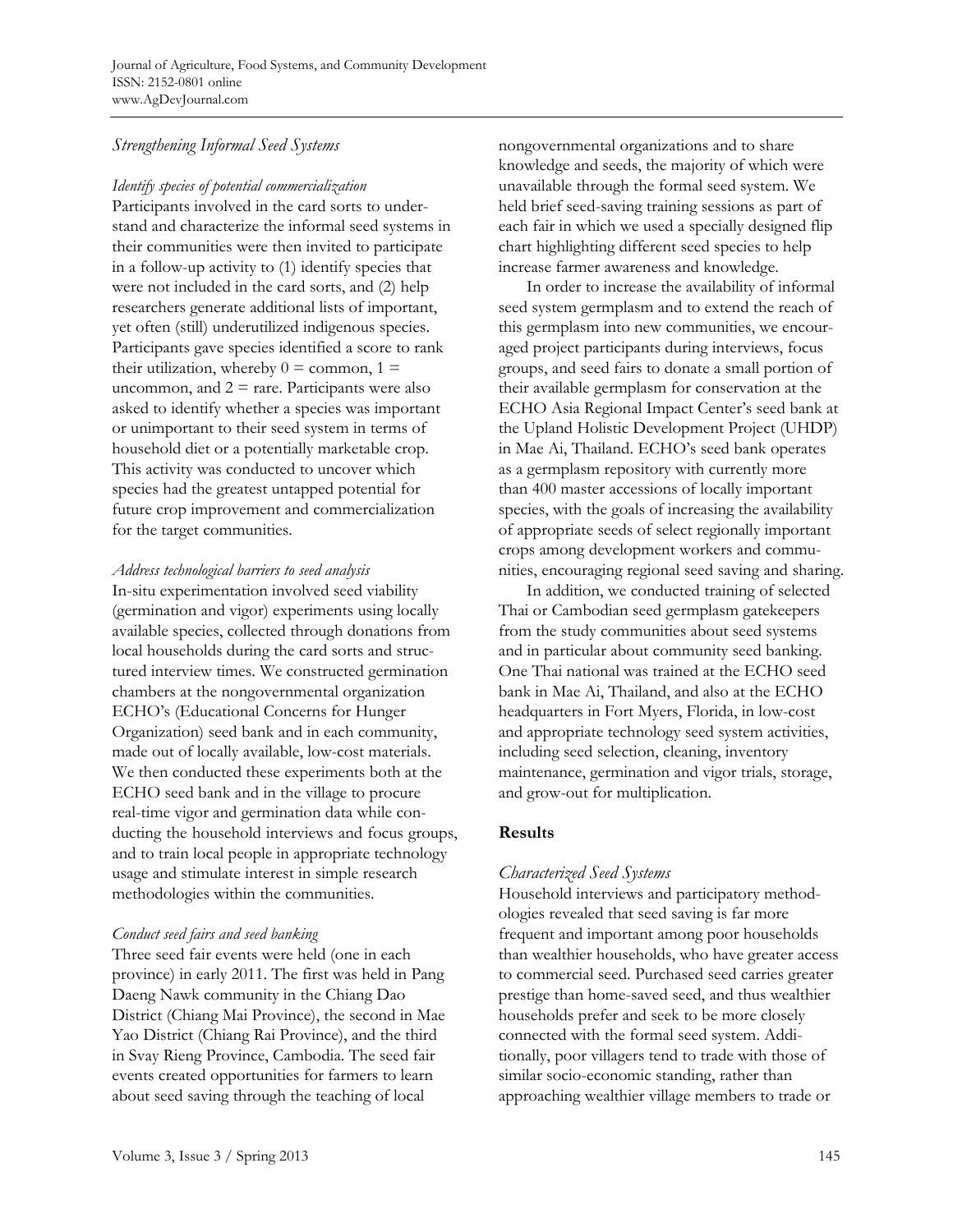borrow seed. In all cases, vegetable seeds are reportedly traded freely without expectation of return in terms of cash, seed, or produce. In terms of seed trading pathways, the Thai communities in particular confined their trading to ethnic lines, with just a few reported cases of seed being traded across ethno-linguistic lines. These examples serve to highlight that the quality of social ties within and between these communities is critical in determining the dynamics of mutual seed exchange (McGuire, 2008).

 Seed histories revealed that villagers who resettled recently (in the past 30 to 50 years) attempted to carry seeds of their culturally most important crops, but lost several of these species as they fled through conflict. In northern Thailand, many of these resettled refugees came from or through civil unrest in China or Burma, while in Cambodia, many communities were ravaged for several years under the brutal Khmer Rouge regime.

 In terms of seed storage, 77 different seed species were identified and analyzed across the three study communities. These were species that were being collected, prepared, and stored at the time of the data collection. Sun drying was the preferred method of preparing seeds for storage (41 species), followed by drying on the plant (29 species), and fire drying (7 species). Sun drying is thought to be the most common method due to the combination of ease of use and ability to quickly bring seeds inside the home if rain comes. Plastic bags were the most common storage vessel, and storage above the fire in the home was the most common storage location (table 2). It is assumed that plastic bags are used because they are readily available, inexpensive, and can be made water-tight to preserve seed viability. Storage above the fire was preferred by many as a place to prevent pest infestation, because the smoke and heat potentially create inhospitable environments for stored seed pests. The two most common combinations of storage vessel and location were seeds kept in plastic bags hung on walls and open seed clusters stored above the household fire (13 species for both methods).

Gender analysis conducted in all three village clusters revealed women's dominant role in the informal seed system. There were no activities in the informal seed system identified by both men and women as ones that were exclusively performed by men. On the other hand, there were many activities identified as exclusively performed by women. Figure 2 shows the breakdown of individual seed system activities for each community, with results aggregated from men's and women's focus-group responses. Activities such as planting, selecting, cleaning, and drying the seeds were typically in the female domain, giving women exclusive access to seeds at the sowing and postharvest stages. Meanwhile, activities such as weeding and harvesting, which required a lot of manual labor, typically were performed by both men and women. Both men and women were active in the sourcing and selling of seeds, while

| <b>Storage Vessel</b> | <b>Storage location</b> |              |                                |                      |              |
|-----------------------|-------------------------|--------------|--------------------------------|----------------------|--------------|
|                       | <b>Above Fire</b>       | Hung on Wall | On or In Cabinet<br>in Kitchen | <b>Outside House</b> | <b>Total</b> |
| Plastic bag           |                         | 13           | 3                              |                      | 23           |
| Open seed cluster     | 13                      | 4            |                                |                      | 19           |
| Cloth bag             | 9                       | 5            | 2                              |                      | 16           |
| Paper bag             |                         | 2            | 4                              | O                    |              |
| Plastic netting       | 5                       | ∩            |                                | Ω                    | 6            |
| Plastic bottle        | 0                       | 2            |                                | ი                    | 3            |
| In basket             | 0                       |              | Ω                              | 2                    | 2            |
| Glass bottle          | 0                       |              |                                | Ω                    |              |
| Total                 | 35                      | 26           | 13                             | 3                    | 77           |

#### Table 2. Storage Vessels and Locations for 77 Seed Species, Aggregated Across All Three Communities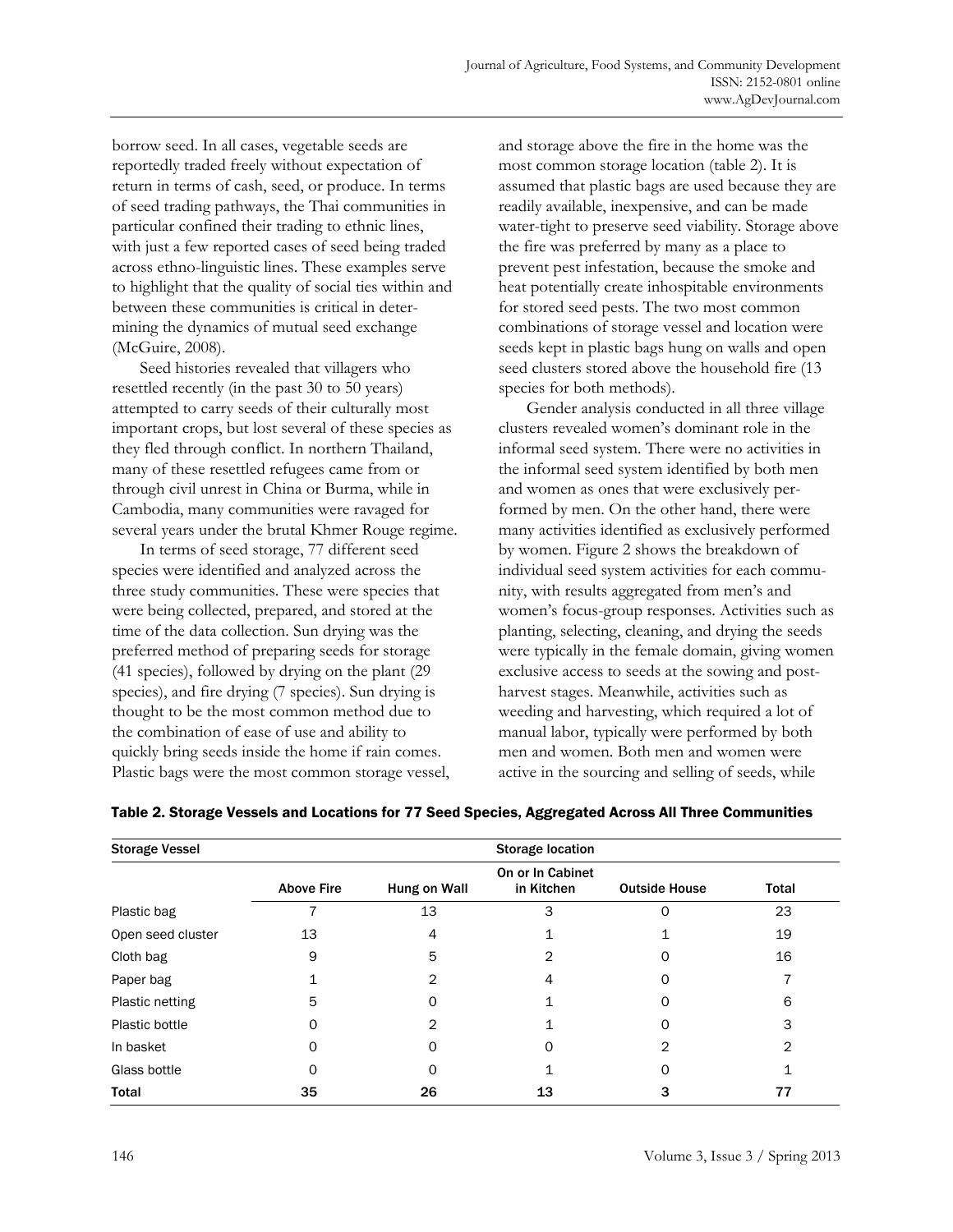

the only activity in all three village clusters that fell more under the male domain was decisions about planting in Svay Rieng, Cambodia.

#### *Strengthened Informal Seed Systems*

#### *Identify species of potential commercialization*

Overall, 23 species were identified that were classi-

fied by community members and researchers as important foods, yet that are uncommonly or rarely cultivated or collected. Fifteen of these species are perennial, while eight are cultivated as annuals. Much of the robust diversity present within the food systems of these study communities is due to perennial species used as vegetables. Table 3 provides a partial list of the most important under-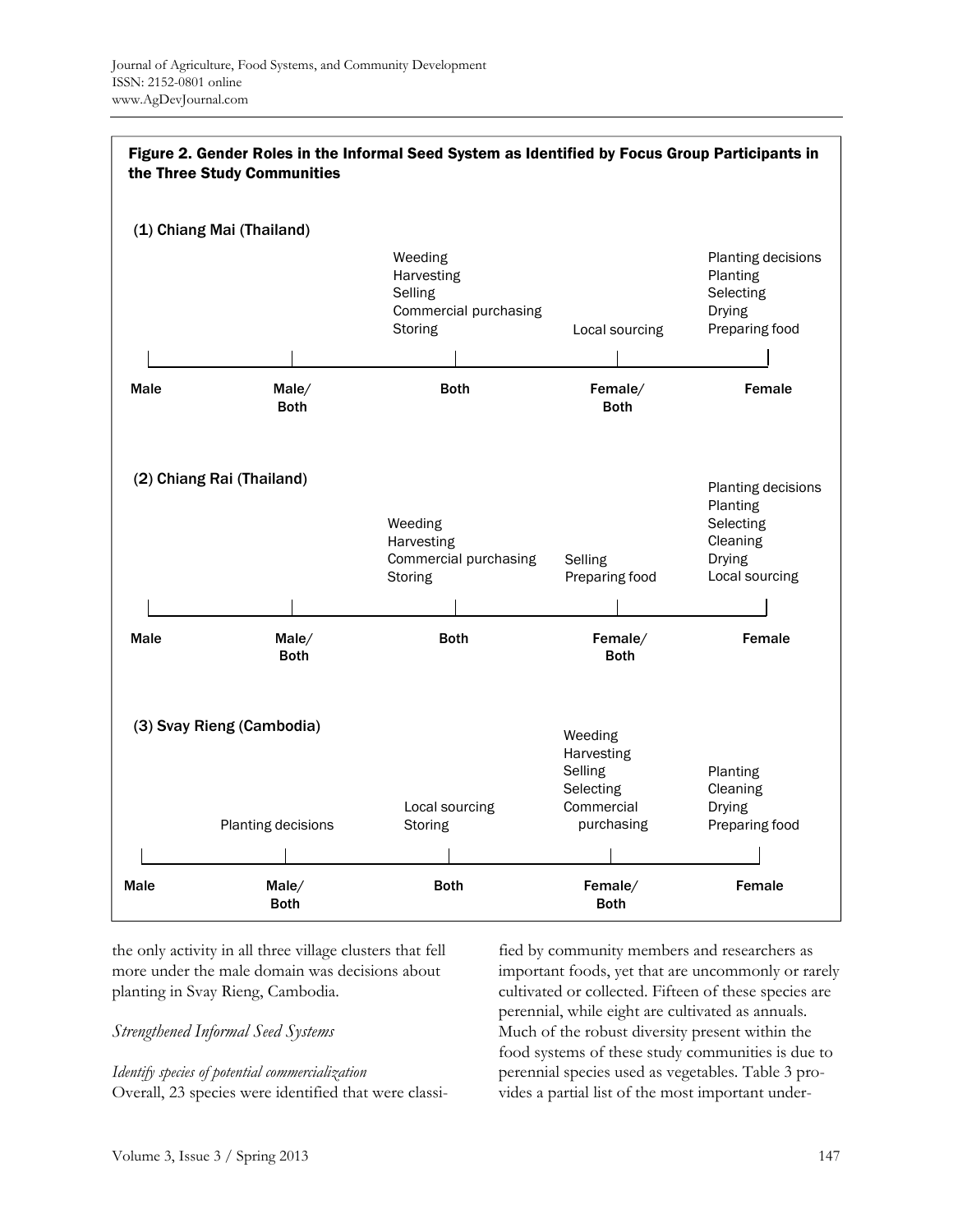| Family         | <b>Scientific Name</b>      | <b>Common Name</b> | Thai Name (ภาษาไทย)           | <b>Edible Portion</b> |
|----------------|-----------------------------|--------------------|-------------------------------|-----------------------|
| Araliaceae     | Trevesia palmata            | snowflake tree     | tang luang / ต้างหลวง         | Shoots, flowers       |
| Arecacea       | Caryota mitis               | fish tail palm     | tao rang daeng / เต่าร้างแดง  | Inner core (heart)    |
| Asclepiadaceae | Gymnema inodorum            | chiang daa         | chiang daa / เขียงดา          | Shoots                |
| Bignoniaceae   | Oroxylum indicum            | Indian trumpet     | pheka / เพกา                  | Flowers, pods         |
| Fabaceae       | Acacia concinna             | shikakai           | sompoi / สัมป่อย              | Shoots, flowers, pods |
| Moraceae       | Ficus racemosa              | cluster fig        | madeua kliang / มะเดือเกลี้ยง | Leaf shoots           |
| Verbenaceae    | Clerodendrum<br>glandulosum | clerodendrum       | nang yaem pa / นางแย้มป่า     | Leaf shoots           |

|                                        | Table 3. Partial List of Underutilized but Regionally Important Perennial Species Often Consumed as |
|----------------------------------------|-----------------------------------------------------------------------------------------------------|
| <b>Vegetables in Study Communities</b> |                                                                                                     |

utilized perennial species identified in these study communities. Although perennial plants often contribute to family nutrition in significant ways, they are sometimes overlooked during inventories of underutilized indigenous vegetables. This is particularly true if the species are foraged from the wild, versus tended in garden plots or farmers' fields. Perennial plants are also critical to the sustainable management of these biodiverse agroecosystems, as they can maintain ground cover for longer periods of time to reduce soil degradation.

#### *Address technological barriers to seed analysis*

Optimum conditions for seed storage include low temperature and low relative humidity (Rao, Hanson, Dulloo, Ghosh, Nowell, & Larinde, 2006). However, providing such optimum conditions is particularly difficult to achieve in the hot, humid environment of Southeast Asia.

 Seed germination rates were therefore not as high as would be expected from seed in the formal sector. It is generally accepted that the shorter number of days to 50% germination, the better the chance of seedling survival. So, although Cambodian seeds generally had a lower viability than the other two village clusters, the seeds that did germinate may in fact exhibit greater vigor because of the lower time to 50% germination (table 4).

 Meanwhile, across village clusters, seeds in the *Fabaceae* (bean) family exhibited the greatest viability (70.8%), and seeds in the *Solanaceae* (tomatoes, eggplant, pepper) family exhibited the lowest viability (21.5%). The great spread in farmer-saved seed viability across families may be due to inhibitory mechanisms in seeds from different seed families or an inherent difficulty in maintaining seed viability for particular seed families in specific locations.

 To address these challenges of vigor and germination, we established low-cost germination chambers constructed from locally available materials in each community as well as the ECHO Asia seed bank. During the construction of these chambers, several people from each community were trained in the building and use of these germination chambers for seed germination and vigor testing. We encouraged these people to train others in their communities in order to build capacity for *in situ* testing of informally saved seed by and for local people.

# *Conduct seed fairs and seed banking*

Farmers left the seed fairs with enhanced food security because of their increased access to a wider variety of germplasm through seed-swapping; most who attended these fairs left with crop species or varieties that they had not previously cultivated, even though farmers attending the seed fair events

#### Table 4. Seed Germination and Vigor Results for Donated Seed Species by Study **Community**

| Community  | Seed<br>germination<br>(%) | Seed vigor<br>(days to 50%<br>germination) |
|------------|----------------------------|--------------------------------------------|
| Chiang Mai | 54.4                       | 5.5                                        |
| Chiang Rai | 64.3                       | 6.1                                        |
| Svay Rieng | 44.2                       | 5.3                                        |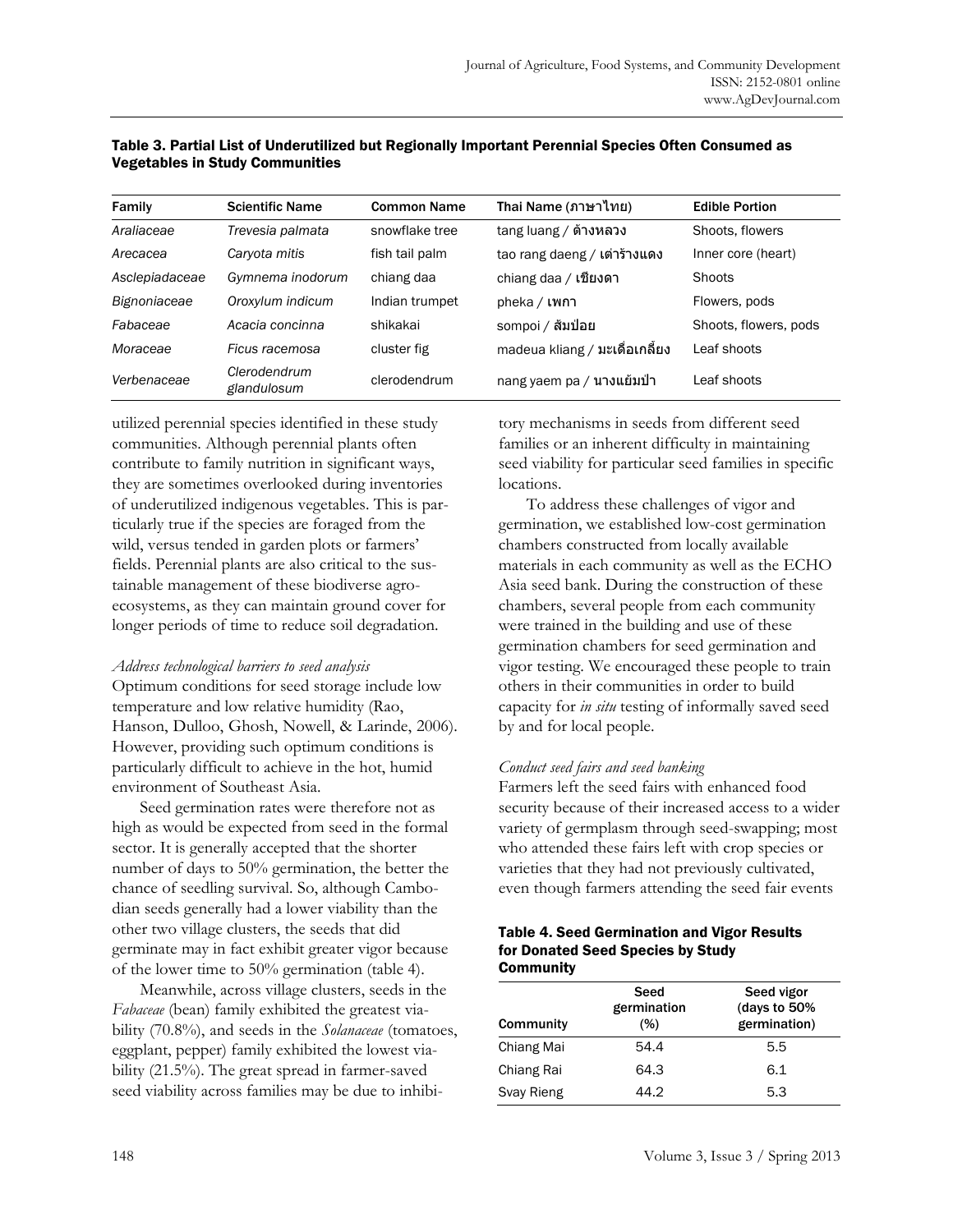lived geographically close to one another. In all, more than 150 people participated from nearby communities, and post-swap surveys indicated that on average, each participant both gave and received five packets of seed, with a total of more than 700 packets of seeds exchanged across the three study communities.

 Eighty different accessions were donated to the ECHO Asia seed bank during household interviews and seed fair events. The majority of these accessions were from the Thai communities; only 22 distinct seed species were donated by the Cambodian community. Once transferred to the ECHO seed bank, this germplasm was screened for potential on-farm grow-out for seed multiplication and further evaluation and for potential distribution to and promotion among communities across the Southeast Asia region. Those who receive plant material from the ECHO seed bank are encouraged to offer feedback on the performance of each crop under their particular growing conditions. Thus incorporating new accessions into the seed bank enhanced the possibility of extending the benefits of these species to new regions.

# **Discussion and Future Research Directions: Enhancing Food Security Through Strengthening Informal Seed Systems**

This model of enhancing food security through a variety of activities to strengthen informal seed systems was both comprehensive and effective. The informal seed systems in all three community clusters are now better understood, and informal seed systems strengthened to ensure enhanced local and regional food security. Project activities either directly or potentially strengthened all four pillars of food security in the study communities. First, and probably most effectively, availability of food was increased in each community through activities that sought to expand the reach of germplasm into new households and communities. Activities undertaken to understand and characterize the informal seed system led to increased local awareness and knowledge of the foods (many underutilized) available to communities, and affirmed the value of their diverse germplasm resource base to provide enough food year-round. Hands-on training and *in situ* experimentation

increased local knowledge of how to secure sufficient, high quality germplasm for subsequent growing seasons, thus enhancing the available food sources for future years. Seed fairs improved food availability by promoting seed and knowledge exchange among diverse households, thereby increasing available options of foods to cultivate at the household level. Regional seed banking made possible effective storage, evaluation, and future dissemination of a wide range of available food sources for local communities.

 Secondly, access to food was enhanced through a variety of approaches during the project. The most notable of these was through the erosion of intra- and intercommunity barriers to seed access. Intracommunity barriers were reduced primarily using participatory methods, such as resource mapping and the use of focus groups with both male and female participants, which deliberately included women as equal partners in seed systems in the study communities. Such inclusive approaches served to initiate opportunities for pancommunity access to diverse germplasm sources. Intercommunity barriers were especially broken down through seed fair events, which served to develop and enhance networks and market opportunities among diverse ethnic and socioeconomic groups within a geographic area for increased access to diverse crop species and varieties.

 Thirdly, utilization of food was potentially improved through activities that strengthened understanding of gender roles and the availability of underutilized species. Women were identified as being able to source a more diverse food base for household meals than men, making them the critical players in enhancing food security through improved food utilization. The identification of multiple species that participants highlighted as key food crops, yet uncommonly or rarely cultivated, served to strengthen the knowledge base of communities on their agrobiodiverse systems and the need to continue to conserve these critically important species.

 The final pillar of food security — increased stability of food systems — was also potentially enhanced through project activities. The promotion of underutilized species increased the value attributed to agrobiodiverse systems. This is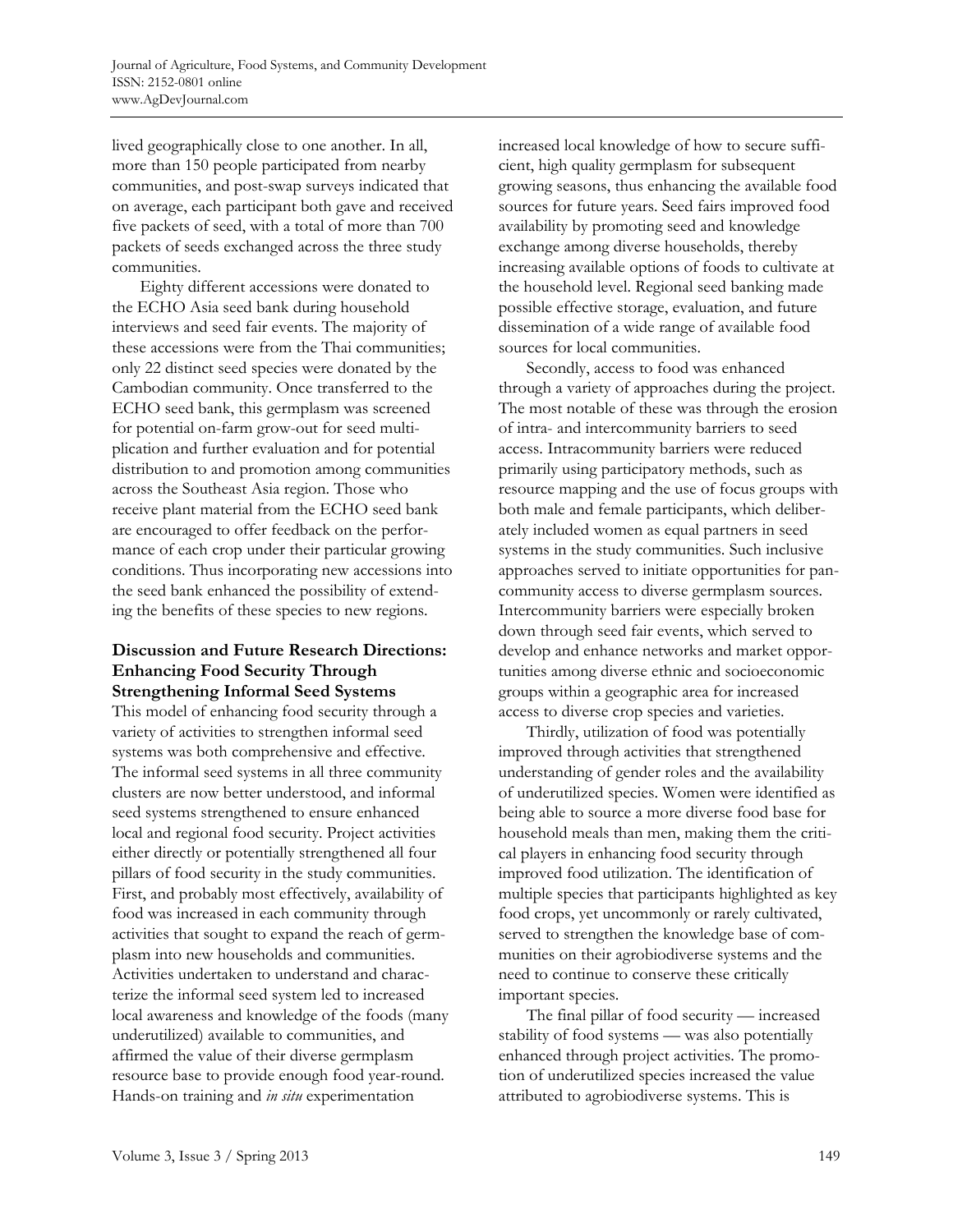critically important in strengthening the resilience of these systems to shocks such as climate change, as these systems are well adapted to the ecosystems in which they are found and more closely resemble the natural ecosystem structure and functioning than monoculture systems. Increasing household dependence on a wide range of locally adapted species therefore improves the ability of these communities to withstand potentially diverse impacts from external shocks. In addition, the exchange of knowledge among households and communities through the use of participatory methods — particularly the seed fairs — encouraged households to continue to seek ways to adopt diverse livelihood strategies to minimize system risk, seek symbiotic crop-crop and crop-animal relationships, and increase market opportunities and dietary diversity. Furthermore, the sharing of germplasm via seed-swapping at seed fair events encouraged crop diversification, which in turn encouraged households to increase the biodiversity of their rural environments and their provision of ecosystems services, such as enhanced soil fertility, and water, pest, and disease management.

 In order to facilitate country-led growth, there is a need to expand this research and extend activities for strengthening informal seed systems into other communities and countries. This scaleup is critical to enhancing food security, preserving biodiversity, and facilitating the sustainable development of these rural agroecosystems. Following the completion of the project, the two Thai community clusters have benefited more than the Khmer cluster due to their proximity to the ECHO Asia Regional Impact Center, which has been able to continue some post-project activities within these communities. Efforts have also been made to expand activities; for example, in early 2011 ECHO Asia seed-bank staff began training community leaders through regional development projects in essential seed-banking practices, including two groups in Myanmar. For maximum impact, this methodological approach to strengthening informal seed systems should continue to be extended into other regions that have high biodiversity, yet are faced with the burdens of hunger and malnutrition. Such regions include not only other parts of South and Southeast Asia, such as Bangladesh,

Laos, and Vietnam, but also many other lowincome regions of the tropics.

 One important region with significant potential for work in strengthening informal seed systems is sub-Saharan Africa, where renewed emphasis is being placed on transforming the whole seed sector under calls for a new "uniquely African" Green Revolution (Annan, 2004). The model presented here could complement critical ongoing work, such as AGRA's Programme for Africa's Seed Systems (PASS), by providing additional options for African smallholders to enhance food security (Scoones & Thompson, 2011). Indeed, the development of stronger informal seed systems might be a way in which formal seed systems (such as those at the focus of PASS efforts) could also be strengthened. An informal seed system that incorporates the generation of higher quality germplasm, increased gender equality and empowerment in managing seed, and increased knowledge of seed system best practices (sourcing, field use, and storage) would result in reduction of losses to the system through poor yields and post-harvest loss, and increased household incomes through increased and higher quality produce to market. These increased incomes could not only enhance food security, but also enhance involvement in the formal seed system among resource-poor communities.

 The need to expand research on informal seed systems, however, goes beyond concerns about informal and formal seed system linkages, to bigger debates about the contribution of informal seed systems to local, regional, and global food security. Of particular import is that informal seed systems lie at the nexus of food sovereignty and food security debates. This case study has highlighted the value of informal seed systems toward enhancing food security, but food sovereignty concerns in such seed systems are also critically important, especially as they can uncover subtle dynamics of these seed systems that can influence food security outcomes. The importance of seed to the food sovereignty of households includes both (1) who gets to decide which seeds to plant, when, and where, and (2) how intra- and inter-household and community inequalities affect this decision-making process. Although some argue that food security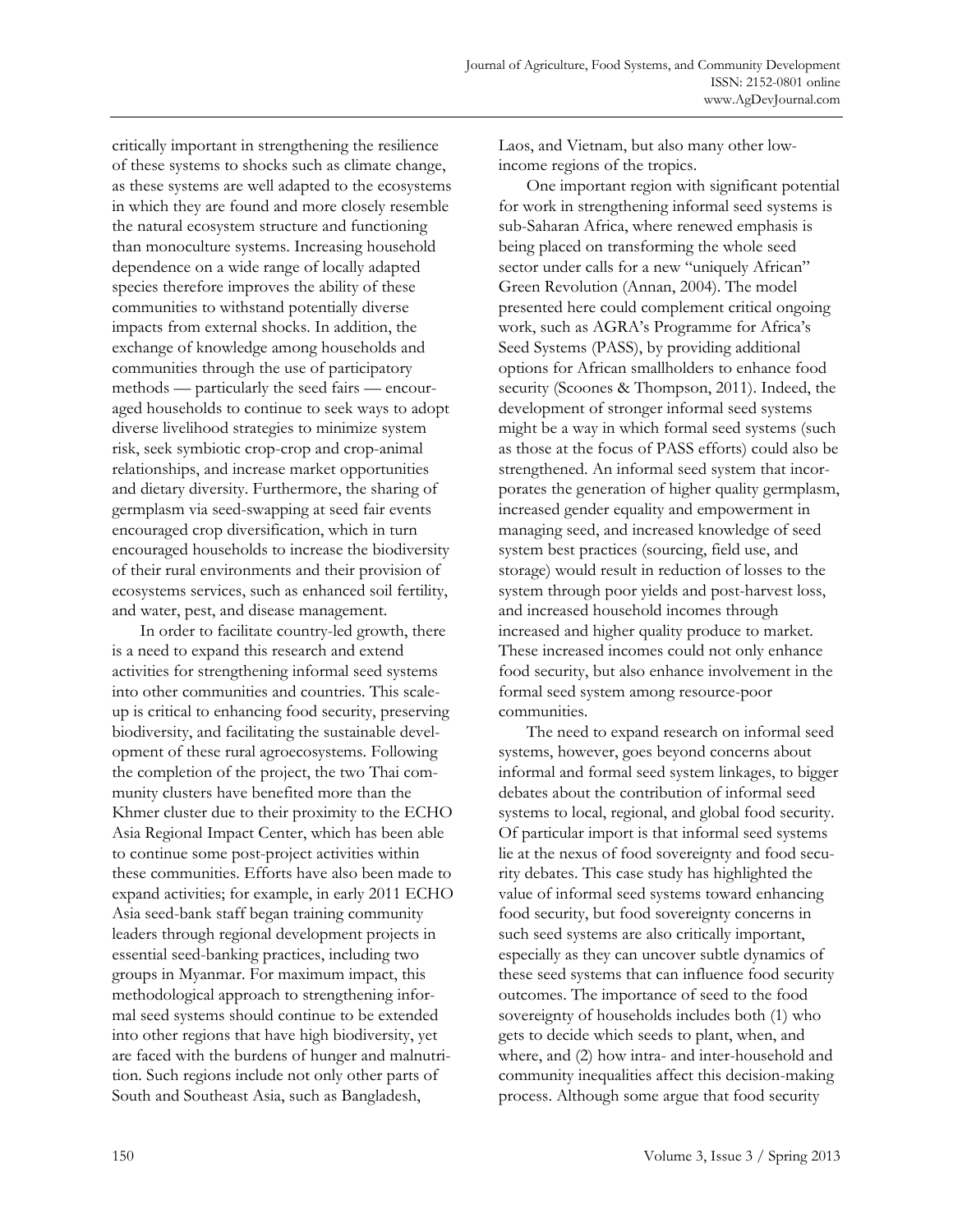and food sovereignty are competing paradigms (Boyer, 2010; Schanbacher, 2010; Wittman, 2011), there is also a growing literature positing that these paradigms can co-exist (Lee, 2007). This has been highlighted by the recent push to finally acknowledge Via Campesina's (1996) stated position that food sovereignty is a necessary precondition for food security. In 2010, the FAO revised its definition of food security to incorporate elements of food sovereignty, stating that, "The right to adequate food is a fundamental human right and must be safeguarded, particularly for the most vulnerable" (FAO, 2010, p. 9). Furthermore, Menezes (2001) and Rosset (2011) have posited that enhancing food security to tackle global hunger cannot be successful without first taking the food sovereignty step, that is, communities cannot be truly food secure and free from hunger concerns unless they have some say about where their food comes from and how it is produced. The role of informal seed systems in providing such a food sovereignty step toward more food-secure futures is worth further investigation.

# **Conclusion**

This study outlined a broad spectrum of approaches to strengthen informal seed systems in resource-poor rural communities in Southeast Asia. Much of the work undertaken provided a baseline of informal seed system understanding in the three communities of study. Although this project either directly or potentially enhanced all four pillars of food security in each community, it succeeded only in laying the foundation upon which future approaches to informal seed system strengthening could be built. Future studies to assess these communities' level of continued involvement in informal seed systems would be useful in further understanding the success of these strengthening approaches. Furthermore, expanding informal seed systems research into other geographic locations and integrating informal seed systems considerations into wider debates are both critical for the continued preservation and optimum utilization of important genetic resources in a rapidly changing world.

### **Acknowledgements**

The authors would like to express their thanks to the community clusters of rural Chiang Dao (Chiang Mai) and Mae Yao (Chiang Rai), Thailand, and Svay Rieng, Cambodia, for allowing us to work alongside you and understand your seed and agroecological systems. Many thanks also must go to the generous support of USAID's Horticulture Collaborative Research Support Program, managed by the University of California, Davis, for the funding of this research, and also to Maejo University for its collaborative partnership.

# **References**

- Almekinders, C. J. M., Louwaars, N. P., & de Bruijn, G. H. (1994). Local seed systems and their importance for an improved seed supply in developing countries. *Euphytica, 78,* 207–216. http://dx.doi.org/10.1007/BF00027519
- Annan, K. (2004, July 6). Secretary-General calls for "uniquely African Green Revolution" in 21<sup>st</sup> century to end continent's plague of hunger, in Addis Ababa remarks (United Nations Press Release SG/SM/9405, AFR/988, 2004). Available [from: http://www.un.org/News/Press/docs/](http://www.un.org/News/Press/docs/2004/sgsm9405.doc.htm)  2004/sgsm9405.doc.htm
- Badstue, L. B., Bellon, M. R., Berthaud, J., Juárez, X., Rosas, I. M., Solano, A. M., & Ramírez, A. (2006). Examining the role of collective action in an informal seed system: A case study from the Central Valleys of Oaxaca, Mexico. *Human Ecology, 34*(2), 249–273. http://dx.doi.org/10.1007/s10745- 006-9016-2
- Bicksler, A., Bates, R., Burnette, R., Gill, T., Meitzner Yoder, L., Ricciardi, V., & Srigiofun, Y. (2012). Methodologies for strengthening informal indigenous vegetable seed systems in northern Thailand and Cambodia. *Acta Horticulturae (ISHS) 958,* 67–74.

http://www.actahort.org/books/958/958\_6.htm

Boyer, J. (2010). Food security, food sovereignty and local challenges for transnational agrarian movements: The Honduras case. *The Journal of Peasant Studies, 37*(2), 319–351.

http://dx.doi.org/10.1080/03066151003594997

Engle, L. M., & Faustino, F. C. (2007). Conserving the indigenous vegetable germplasm of Southeast Asia. *Acta Horticulturae, 752,* 55–60.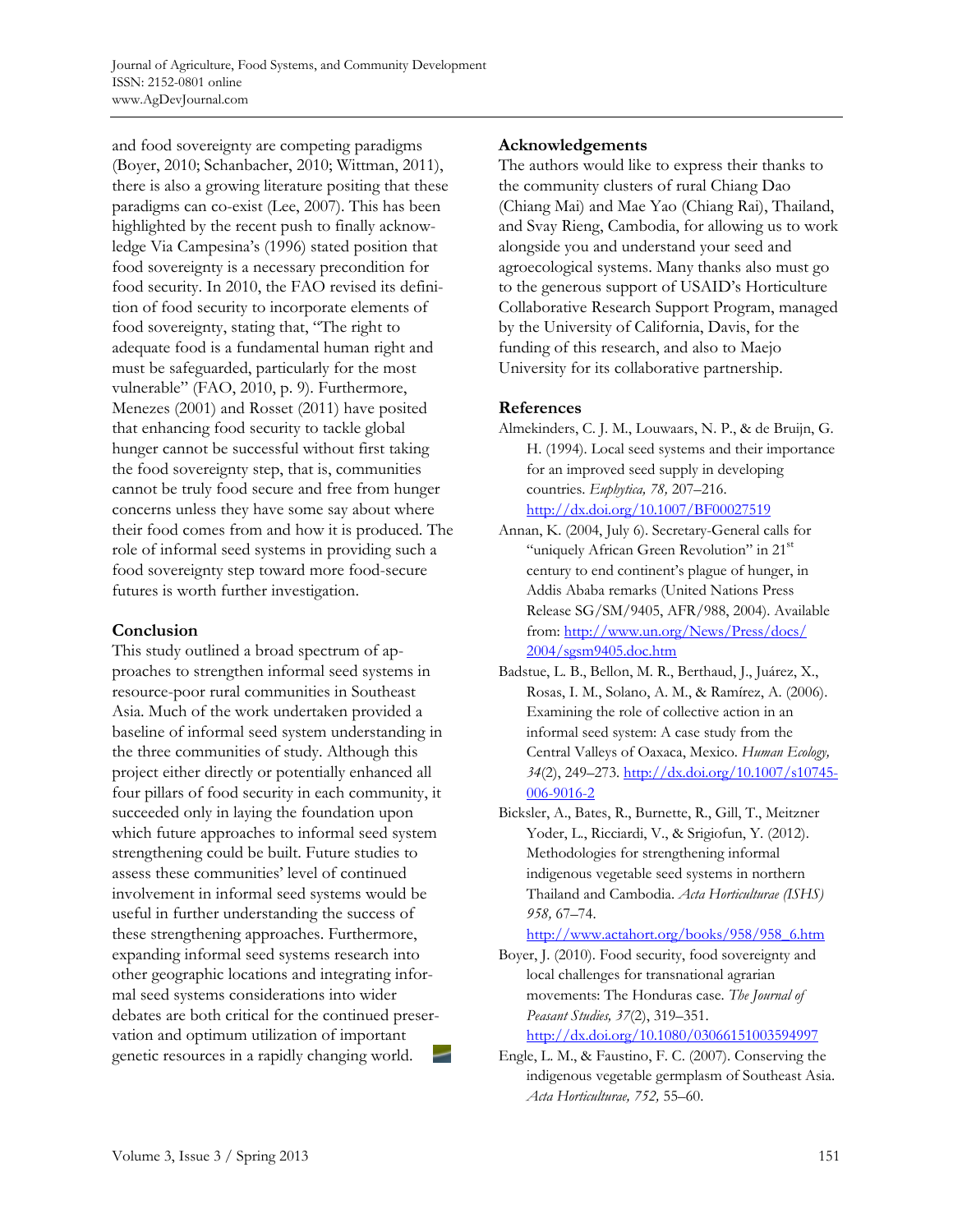Food and Agriculture Organization of the United Nations [FAO]. (2008). *An introduction to the basic concepts of food security.* Retrieved from [http://www.fao.org/docrep/013/al936e/](http://www.fao.org/docrep/013/al936e/al936e00.pdf) al936e00.pdf

FAO. (2010). *FAO policy on indigenous and tribal peoples*. Rome: Author. Available from http://www.fao.org/

- FAO. (2011). *The state of food insecurity in the world.* Rome: Author.
- Gajaseni, J., & Gajaseni, N. (1999). Ecological rationalities of the traditional homegarden system in the Chao Phraya Basin, Thailand. *Agroforestry Systems, 46*, 3–23.

http://dx.doi.org/10.1023/A:1006188504677

Government of the Kingdom of Thailand. (2011). Chiang Rai Province official site. Retrieved from [http://www.chiangrai.go.th/cpoc/2011/](http://www.chiangrai.go.th/cpoc/2011/Default.aspx)  Default.aspx

Government of the Kingdom of Thailand. (2012). Chiang Mai Province official site. Retrieved from [http://www.chiangmai.go.th/newweb/main/](http://www.chiangmai.go.th/newweb/main/index.php)  index.php

Jackson, L. E., Pascual, U., & Hodgkin, T. (2007). Utilizing and conserving agrobiodiversity in agricultural landscapes. *Agriculture, Ecosystems and Environment, 121*(3)*,* 196–210. http://dx.doi.org/10.1016/j.agee.2006.12.017

Kehlenbeck, K., & Maass, B. L. (2004). Crop diversity and classification of homegardens in Central Sulawesi, Indonesia. *Agroforestry Systems, 63*(1), 53– [62. http://dx.doi.org/10.1023/B:AGFO.](http://dx.doi.org/10.1023/B:AGFO.0000049433.95038.25) 0000049433.95038.25

Kingdom of Cambodia (2009). Svay Rieng Data Book. [Retrieved from http://www.ncdd.gov.kh/images/](http://www.ncdd.gov.kh/images/stories/ncdd/2010/pdb/eng/ProvDataBook_E_20_2008.pdf)  stories/ncdd/2010/pdb/eng/ProvDataBook E 20\_2008.pdf

Kumar, B. M., & Nair, P. K. (2004). The enigma of tropical homegardens. *Agroforestry, 61*, 135**–**152. [http://dx.doi.org/10.1023/B:AGFO.0000028995.](http://dx.doi.org/10.1023/B:AGFO.0000028995.13227.ca) 13227.ca

Lee, R. (2007). *Food security and food sovereignty* (Centre for Rural Economy Discussion Series Paper Series No. 11). Newcastle Upon Tyne, UK: University of Newcastle Upon Tyne.

Mayes, S., Massawe, F. J., Alderson, P. G., Roberts, J. A., Azam-Ali, S. N., & Hermann, M. (2012). The

potential for underutilized crops to improve security of food production. *Journal of Experimental Botany, 63*(3), 1075–1079.

http://dx.doi.org/10.1093/jxb/err396

McGuire, S. (2008). Securing access to seed: Social relations and sorghum seed exchange in eastern Ethiopia. *Human Ecology, 36*, 217–229.

Menezes, F. (2001). Food sovereignty: A vital requirement for food security in the context of globalization. *Development, 44*(4), 29–33. [http://dx.doi.org/10.1057/palgrave.development.](http://dx.doi.org/10.1057/palgrave.development.1110288) 1110288

Myers, N., Mittermeier, R. A., Mittermeier, C. G., da Fonseca, G. A. B., & Kent, J. (2000). Biodiversity hotspots for conservation priorities. *Nature, 403*, 853–858. http://dx.doi.org/10.1038/35002501

Nabhan, G. (2009). *Where our food comes from: Vavilov's quest to end famine.* Washington, D.C.: Island Press.

Rao, N. K., Hanson, J., Dulloo, M. E., Ghosh, K., Nowell, D., & Larinde, M. (2006). *Handbook 8: Manual of seed handling in genebanks.* Rome: Biodiversity International.

Rosset, P. (2011). Food sovereignty and alternative paradigms to confront land grabbing and the food and climate crises. *Development, 54*(1), 21–30. http://dx.doi.org/10.1057/dev.2010.102

Schanbacher, W. D. (2010). *The politics of food: The global conflict between food security and food sovereignty.* Santa Barbara, California: Praeger.

http://dx.doi.org/10.1017/S0014479709991074

Scoones, I., & Thompson, J. (2011). The politics of seed in Africa's Green Revolution: Alternative narratives and competing pathways. *IDS Bulletin, 42*(4), 1–23*.* [http://dx.doi.org/10.1111/j.1759-5436.2011.](http://dx.doi.org/10.1111/j.1759-5436.2011.00232.x) 00232.x

Seboka, B., & Deressa, A. (1999). Validating farmers' indigenous social networks for local seed supply in central rift valley of Ethiopia. *Journal of Agricultural Education and Extension, 6*(4), 245–254. http://dx.doi.org/10.1080/13892240085300071

Sperling, L. (2008). *When disaster strikes: A guide to assessing seed system security.* Cali, Colombia: International Center for Tropical Agriculture (CIAT).

Sperling, L., & McGuire, S. (2010). Understanding and strengthening informal seed markets. *Experimental Agriculture, 46*(2), 119–136.